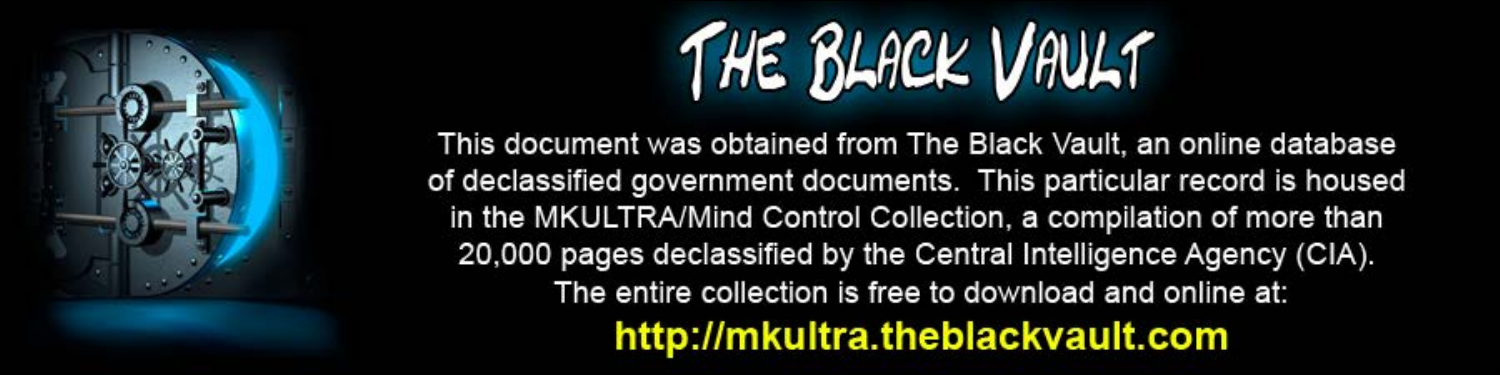## <sup>14</sup>/B, 1, 39, Office Memoranum . UNITED STATES GOVERNMENT

Chief, Security Research Staff

DATE: 10 August 1954

Chief, Technical Branch

**TO** 

FROM

John of

Reports; Request for from TSS 4

1. As you are well aware, your Office sponsored and financed a collection trip by **the manufacture**, OSI, to Mexico and certain Latin American areas for the purpose of obtaining rare botanical materials having properties of interest to ARTICHOKE. completed this trip about the end of February 1953 and obtained a number of such botanicals. Subsequently, during March and April 1953, this Office picked up the raw botanicals from the search and transmitted them to TSS, and transmitted them to TSS, the certainly sufficient for various analyses. These types were as follows:

Cultervill Ja. Piulo (Rivea)<br>Latin - e. Abrus -<br>Luis - e. Abrus -<br>Luis the Erythrina

2. In addition, a considerable bulk of the bark Piscipula which **E** that had obtained was transmitted at about this period.

3. It was agreed, if you will recall, at this time, that TSS working through its various ramifications would have these botanicals studied and examined to determine whether or not they were of future value to ARTICHOKE.

4. Since that time (April 1953), this Office has not received any type of written report nor have we received anything but a few vague oral statements as to what has been done or what results have been obtained from the study of these materials.

It might be well to mention for the record that in addition 5. to the above, **With the Southern Contained** at least fifteen (15) more interesting botanicals which were also offered in early 1953 to TSS for examination. In this, however, TSS requested us not to deliver these materials since they were already swamped by the above deliveries. Again we have never been asked to bring in these additional materials for study.